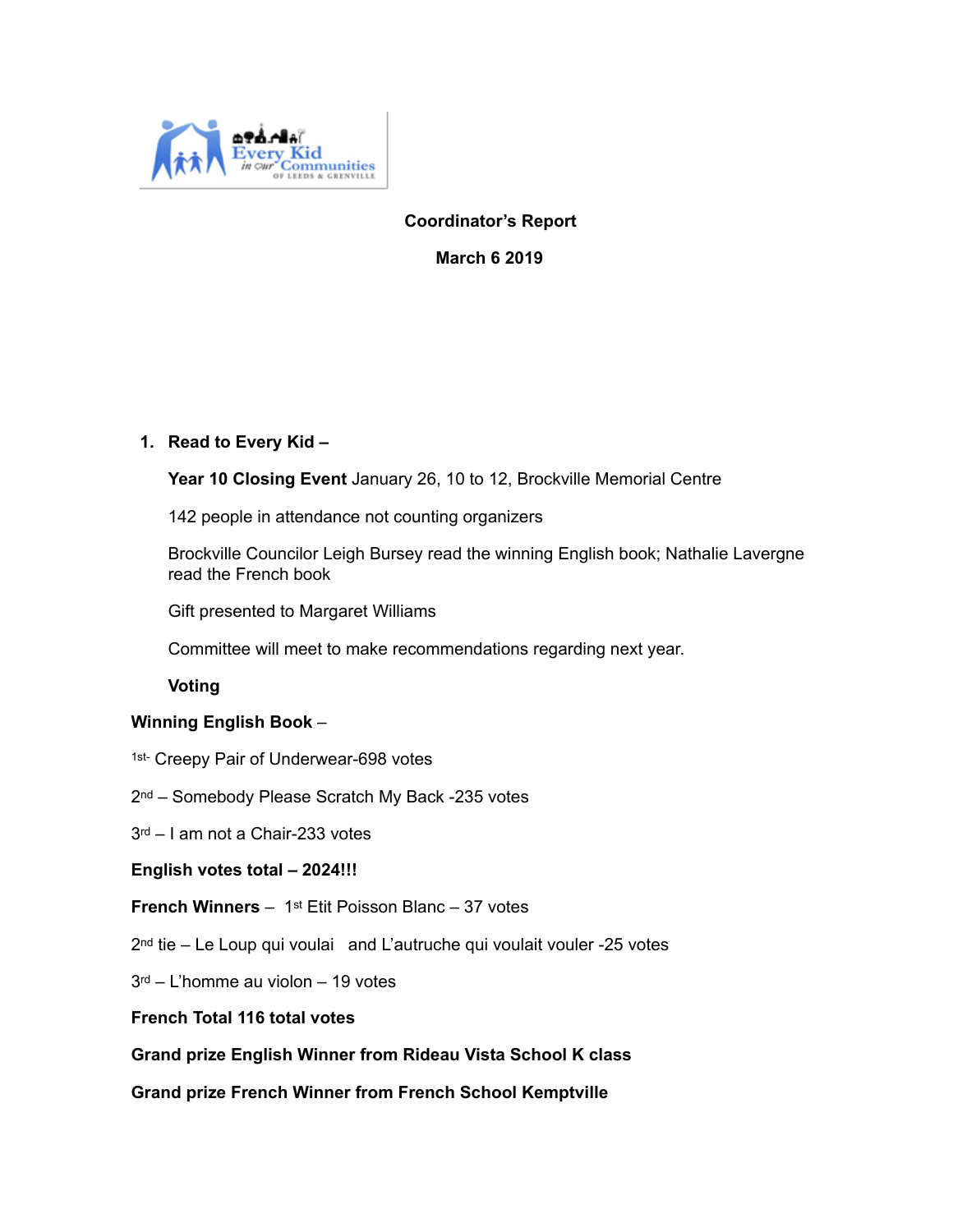## **Committee Wrap Up Meeting**

#### **2. Triple P – (Cathy Del Mei) Next Meeting May 23**

Based on the survey done with providers on how Triple P is being used, and our equity discussions in December, we have agreed on the following:

- Acknowledgement of the importance of flexibility in Triple P delivery across provider groups, clients, and geographic areas
- Number 1 method preferred by parents for accessing parenting info is online

Given this, our work plan is evolving to include:

- Pilot of a Triple P Live Facebook event
- Increase online access and promote accordingly
- Greater use of online advertising opportunities

As well as:

Completing the Transitions training and supporting these groups

Grant search for Level 3 training to re-generate basic Triple P pool as this was a need identified across agencies

Upcoming Triple P planning was completed jointly, with co-facilitation arranged.

Details will be distributed once available.

#### **3. Community Safety Planning for Leeds-Grenville**

All municipalities in Ontario are required to develop a community safety and wellbeing plan.

Plans will include access to services/community partnerships in addition to the usual safety planning

Gananoque Police (with support of Mark Heffernan and assistance of grant writer Ron Evers) have secured a grant to support the planning.

Health Unit will take the lead… I will support identification of partners.

Model plan to be created that can be shared with municipal leaders.

We will discuss further at Lead Table.